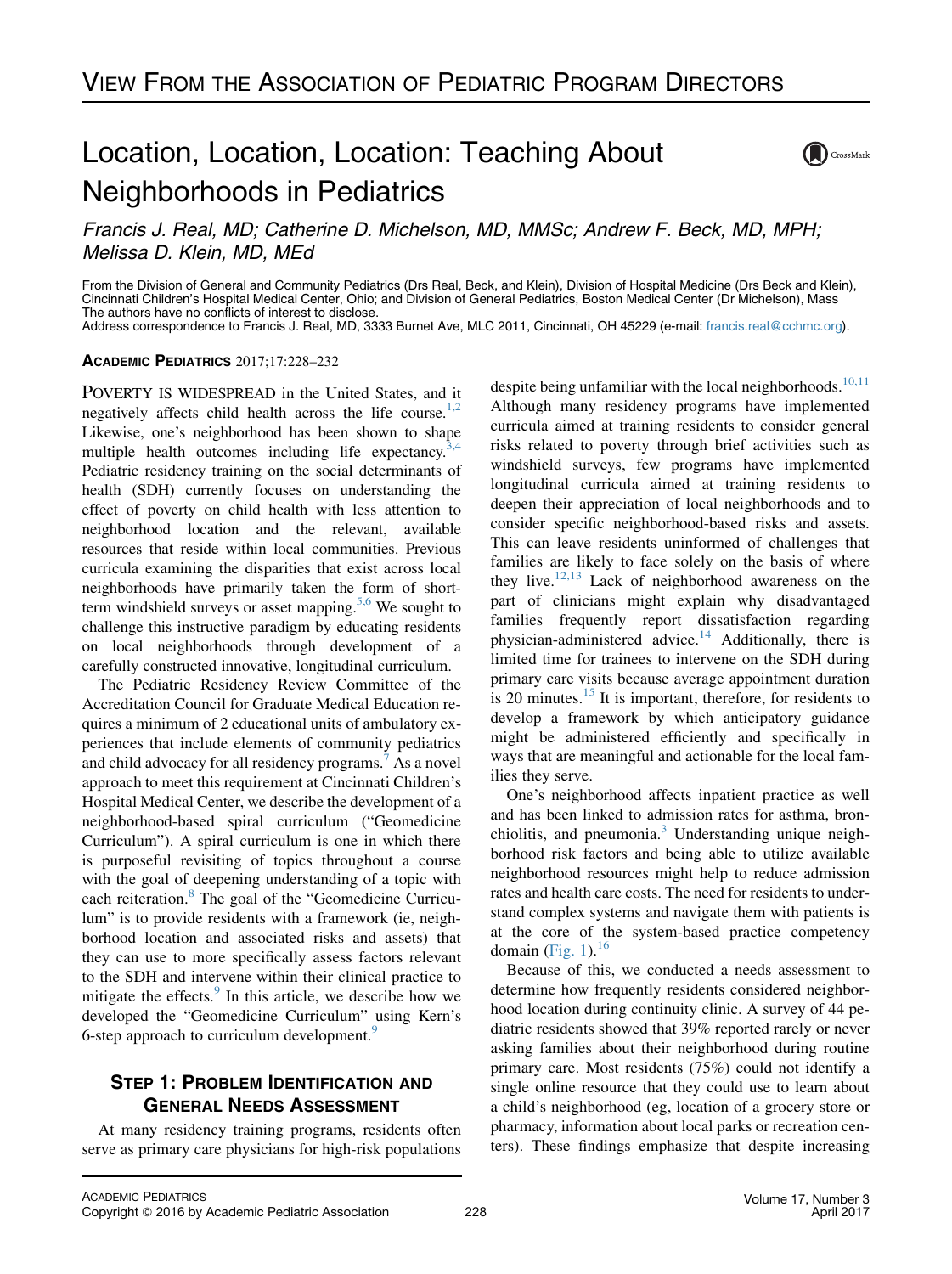<span id="page-1-0"></span>

Figure 1. Neighborhood location affects health and social risks and subsequent health care utilization.

interest in helping families manage poverty-related risks through action in the primary care setting, accurately and efficiently assessing for SDH and referring to local resources remains difficult. $17$ 

To determine the content for the "Geomedicine Curriculum," we first reviewed previous studies regarding SDH at our location. A 2013 survey of caregivers receiving primary care at the Cincinnati Children's Hospital Medical Center Pediatric Primary Care Center indicated high rates of food insecurity. Approximately 33% of families were food insecure and 93% received food-related government assistance.<sup>[18](#page-4-0)</sup> Additionally, we assessed referrals to our medical-legal partnership (Child HeLP) and found that housing problems, benefit disputes, and education con-cerns were the most common referral indications.<sup>[19](#page-4-0)</sup> As a final step in content determination for our longitudinal curriculum, we surveyed caregivers  $(n = 120)$  regarding what topics they were most interested in receiving advice about from their child's pediatrician. Caregivers revealed that they were most interested in advice regarding safe play, nutrition, transportation, pharmacies, and school support.

### **STEP 3: GOALS AND OBJECTIVES**

The overarching goal of the "Geomedicine Curriculum" was that pediatric residents would develop the knowledge, skills, and attitudes to care for impoverished families through attention to their patients' neighborhoods. The specific objectives of the curriculum were that residents would be able to: 1) explore firsthand the specific risks and assets of an impoverished neighborhood, 2) identify and utilize neighborhood-specific resources aimed at mitigating the effects of poverty for families, and 3) show the ability to provide neighborhood-specific anticipatory guidance through case-based simulation scenarios using curricular resources ([Fig. 2](#page-2-0)).

### **STEP 4: EDUCATIONAL STRATEGIES** STEP 4: EDUCATIONAL STRATEGIES 4: EDUCATIONAL STRATEGIES 4: EDUCATIONAL STRATEGIES 4: EDUCATIONAL STRATEGIES 4:<br>STRATEGIES 4: EDUCATIONAL STRATEGIES 4: EDUCATIONAL STRATEGIES 4: EDUCATIONAL STRATEGIES 4: EDUCATIONAL STRATE

The "Geomedicine Curriculum" was designed to introduce first year residents to the daily experiences of families living in impoverished neighborhoods (objective 1). These combined experiential and didactic experiences occurred during a required 2-week advocacy rotation. First, residents were provided an overview that painted a detailed picture of poverty in Cincinnati. This segment started with an immersive experience at our region's largest food bank, followed by observing families applying for public benefits at the county's public benefit agency. Next, residents participated in a multidisciplinary didactic session facilitated by physicians, social workers, lawyers, and a paralegal who emphasized families' rights, and community collaborators. After providing these background concepts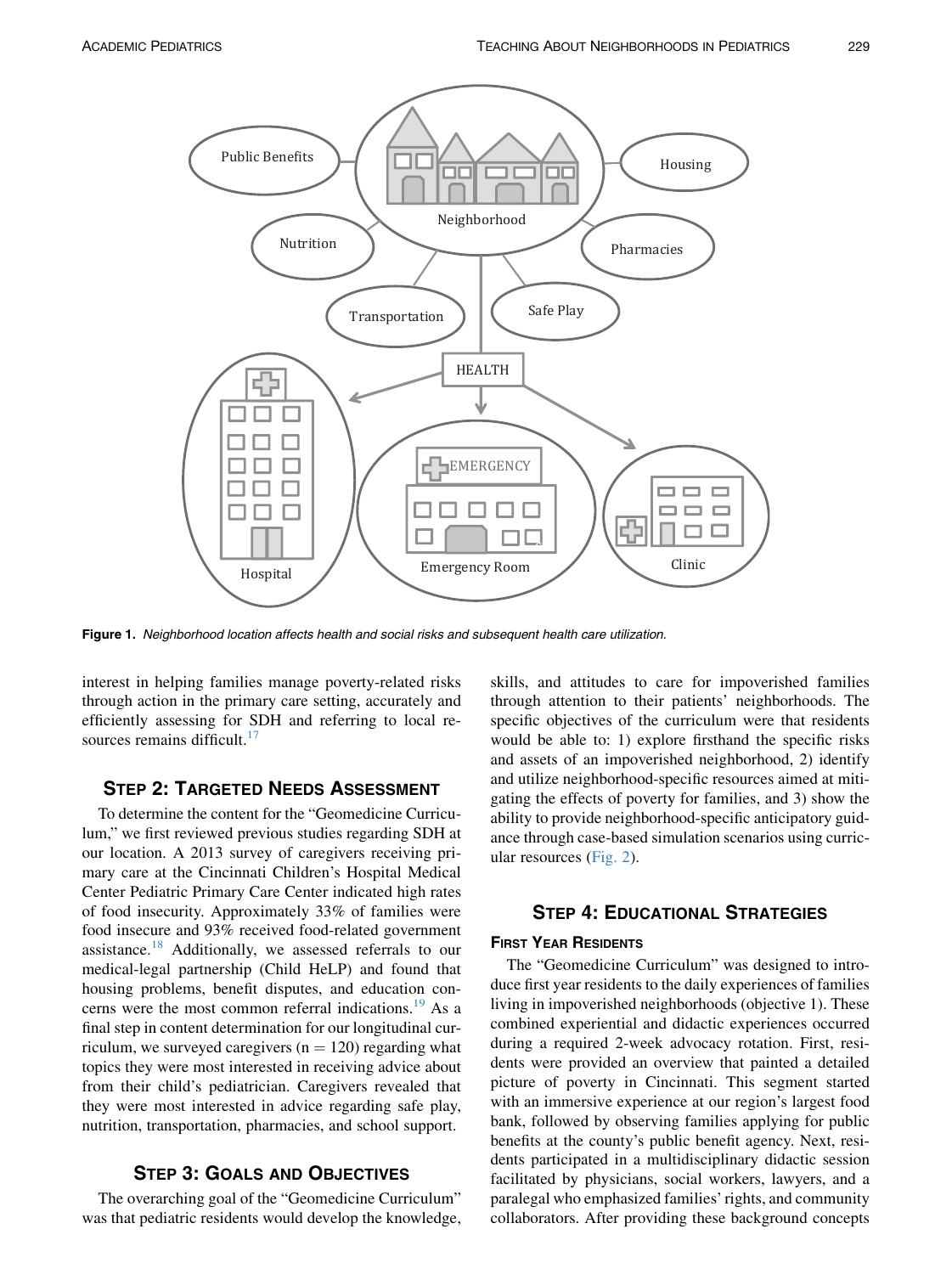<span id="page-2-0"></span>

Figure 2. Overview of the "Geomedicine Curriculum."

related to the SDH, the curriculum focused specifically on the effect of neighborhood on childhood health. As a first exposure to this notion, residents underwent a self-guided tour of an impoverished neighborhood. The neighborhood they toured was selected because of its close proximity to the medical center's primary care center and its high rate of poverty. Sites visited during the tour included a family's apartment building, local elementary school, pharmacy, corner grocery store, outdoor playground, and recreation center. Specifically arranged experiences included a meeting with the school principal, a pharmacist, and staff at the recreation center. A faculty-facilitated debriefing occurred after completion of the tour.

For senior residents, the "Geomedicine Curriculum" built upon concepts learned during the first year with more intensive discussion of risks and resources as well as clinical applications. As mentioned, addressing social needs in the medical setting within time constraints can be overwhelming for residents, so we built the curriculum around a neighborhood framework that included introduction to readily available online resources (eg, Head Start, United Way). The neighborhood-based curriculum, developed de novo, included three 30-minute small group teaching modules that occurred just before the start of a continuity clinic with no more than 6 residents undergoing education at the same time. Each teaching module focused on a specific subset of neighborhood-specific risks and assets identified by our targeted needs assessment (eg, housing problems, obtaining healthy food, locating safe places to play, locating pharmacies, and accessing public transportation). Each resident actively engaged in learning through a shared interactive presentation using personal computer stations with facilitated group discussions. Each module consisted of an online game, brief didactic, introduction to readily available online resources, group discussion, and case-based simulations. For example, one module was focused on management of obesity. It started with an online game that required residents to indicate locations of local neighborhoods on a map of Cincinnati. This was followed by a discussion of best-practice clinical approaches to obesity management. A map of a local impoverished neighborhood with a key indicating park and

grocery store locations was used to discuss barriers to care. Residents were then introduced to local resources including food pantries, community gardens, and lowcost recreation centers through familiarization with websites that were searchable using zip code or neighborhood location. Finally, residents were provided a clinical case of an obese patient and worked in small groups to develop a plan of care that was tailored on the basis of this patient's neighborhood location. After each module, online resources were made readily available on the residency training homepage to be used real-time in continuity clinic.

### **STEP 5: IMPLEMENTATION**

By incorporating the "Geomedicine Curriculum" into a preexisting, mandatory rotation during the first year, we experienced minimal barriers to implementation for firstyear residents. The senior resident curriculum was more difficult to implement because of the competing demands for upper level residents' attention. We therefore scheduled the senior resident curriculum to occur at a time and place that was convenient for residents, which meant often conducting the education in inpatient workrooms. Because the senior resident curriculum required physician facilitation, after initial piloting, we incorporated it into the regular precontinuity clinic teaching to improve sustainability. Funding support for the development of the senior resident curriculum was provided by the Academic Pediatric Association Resident Investigator Award.

### **STEP 6: EVALUATION AND FEEDBACK**

Curriculum evaluation is critical to measure effectiveness of teaching strategies and to direct next steps. As reported by us, first year residents reported an enhanced understanding of neighborhood resources and contextual hardships after the neighborhood tour.<sup>[20](#page-4-0)</sup> After the neighborhood-based curriculum for senior residents, 74% of residents agreed that the concepts were important for clinical practice. In addition, more than 90% of residents were able to name at least 1 website to determine information about a patient's neighborhood after the curriculum. When residents were asked what they used the websites for, they reported a range of activities including providing neighborhood-specific information on food pantries,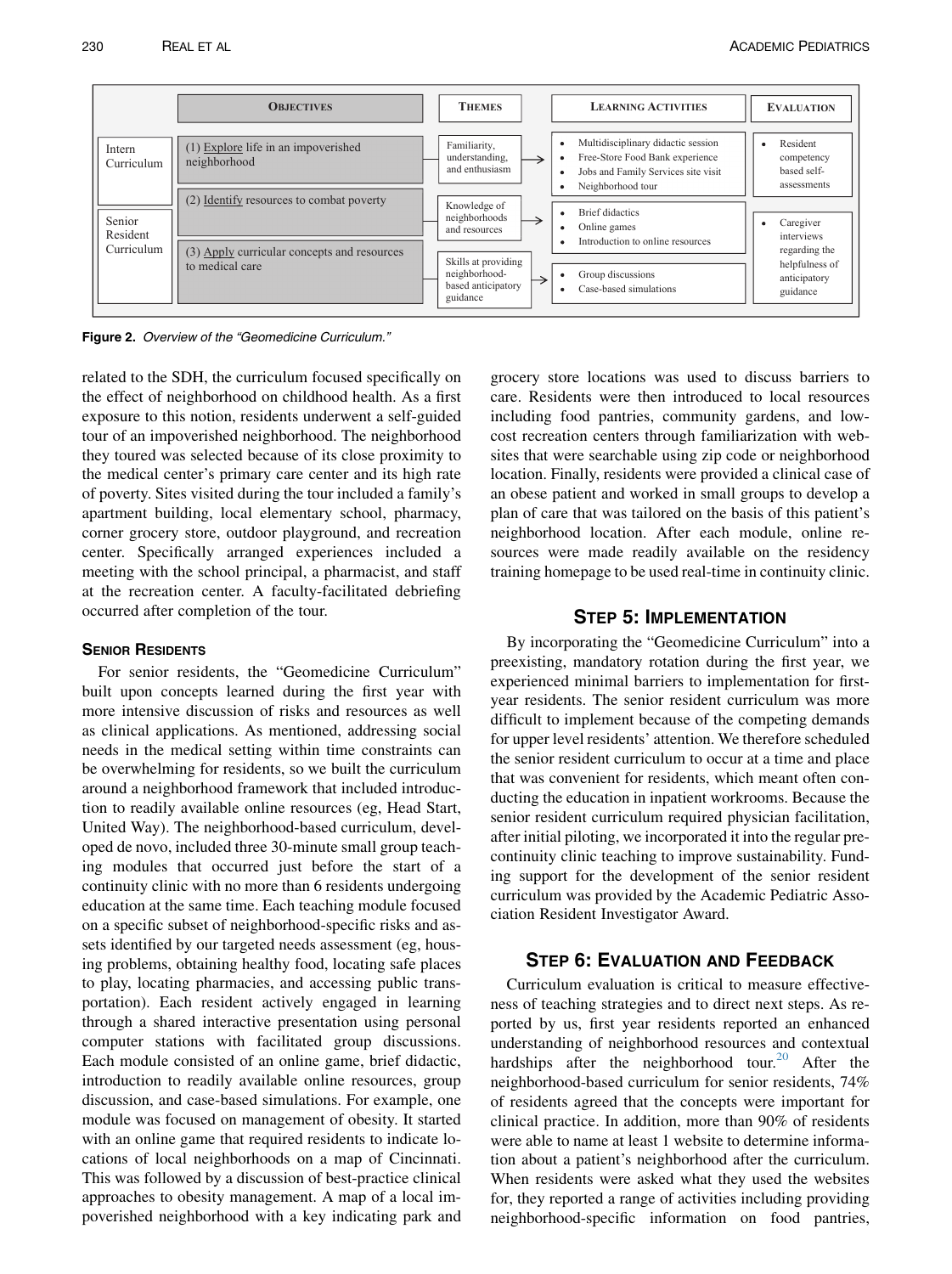<span id="page-3-0"></span>pharmacies, Head Start programs, parks, and recreation activities (eg, swimming lessons). Residents used the resources to provide families information on how to travel to health-related locations such as pharmacies and recreation centers. Residents also reported using city resources to identify whether specific patient addresses were the site of reported housing code violations, an activity that has proven relevant to future referrals to on-site social workers and legal advocates.

As an additional outcome measure, we assessed the helpfulness of residents' advice to families during the postcurricular period. As previously described by us, most families believed that residents' advice on curricular topics was helpful after the neighborhood-based curriculum although topics were not consistently addressed during clinic visits. $21$ 

LIMITATIONS AND NEXT STEPS The "Geomedicine Curriculum" described in this report was not without limitations. First, it occurred at a single institution thereby limiting its generalizability. Second, evaluation metrics were primarily perception-dependent and did not assess actual change in resident practice. Finally, our curriculum addressed only a subset of what is meant by the SDH. The SDH additionally encompass cultural biases, race and ethnicity, and health care literacy among other characteristics that were not directly addressed by this curriculum.

The consideration of neighborhood effect on health is not exclusive to Cincinnati. The Boston Combined Residency Program at Boston Medical Center/Boston Children's Hospital has also implemented neighborhood-based advocacy curriculum. The curriculum involves a community tour and assessment, a multidisciplinary session related to food and housing insecurity, and self-directed activities aimed at deeper exploration of neighborhood resources related to the SDH. Additionally, websites such as the United Way [\(www.unitedway.org](http://www.unitedway.org)) and Cap4Kids ([www.cap4kids.org](http://www.cap4kids.org)) are excellent resources regarding neighborhood assets<sup>[22](#page-4-0)</sup> that might be used as teaching tools. As a next step, further research and collaboration is needed to determine the best strategies for teaching trainees and faculty how to identify health and social risk factors in busy medical settings and additionally how to provide tailored interventions specific to patients' neighborhoods.

Kern's 6-step method can be an effective approach to curriculum development.<sup>9</sup> Through this rigorous approach, we were able to critically evaluate our curricula and disseminate findings through peer-reviewed publications. $20,21$  Our "Geomedicine Curriculum" led to improved awareness of contextual hardships related to poverty and increased awareness of online resources to provide neighborhoodbased anticipatory guidance. Because we organized our curriculum as a spiral curriculum, in each reiteration more challenging learning objectives were presented to trainees

with the ultimate goal of affecting clinical care. This curriculum is well aligned with the American Academy of Pediatrics' recently released policy statement recommending screening for the SDH and collaborating with community organizations to help families address unmet needs. $^{23}$  Instruction provided within the context of neighborhood location such as the "Geomedicine Curriculum" might be an effective way in which pediatric residents could be taught about specific and contextualized social risks related to poverty in the neighborhoods where they practice. Additionally, such curricula can give trainees skills in partnering with families to overcome challenges through use of neighborhood-specific resources. We anticipate increased emphasis on neighborhood location, and associated risks and assets, in educational strategies related to the SDH. This will be increasingly important as greater focus is placed on the relevance of neighborhood-based social factors to child health and well-being.

This work was partly supported through the Academic Pediatric Association Resident Investigator Award (PI: Real).

### **REFERENCES**

- 1. [DeNavas-Walt C, Proctor B, Smith J.](http://refhub.elsevier.com/S1876-2859(16)30537-X/sref1) Income, Poverty, and Health Insurance in the United States: 2012[. Washington, DC: U.S. Census Bu](http://refhub.elsevier.com/S1876-2859(16)30537-X/sref1)[reau; 2013](http://refhub.elsevier.com/S1876-2859(16)30537-X/sref1).
- 2. [Cutts DB, Meyers AF, Black MM, et al. US Housing insecurity and](http://refhub.elsevier.com/S1876-2859(16)30537-X/sref2) [the health of very young children.](http://refhub.elsevier.com/S1876-2859(16)30537-X/sref2) Am J Public Health. 2011;101: [1508–1514.](http://refhub.elsevier.com/S1876-2859(16)30537-X/sref2)
- 3. [Beck AF, Florin TA, Campanella S, et al. Geographic variation in hos](http://refhub.elsevier.com/S1876-2859(16)30537-X/sref3)[pitalization for lower respiratory tract infections across one county.](http://refhub.elsevier.com/S1876-2859(16)30537-X/sref3) JAMA Pediatr[. 2015;169:846–854](http://refhub.elsevier.com/S1876-2859(16)30537-X/sref3).
- 4. Robert Wood Johnson Foundation. City Maps. Available at: [http://](http://www.rwjf.org/en/library/articles-and-news/2015/09/city-maps.html) [www.rwjf.org/en/library/articles-and-news/2015/09/city-maps.html.](http://www.rwjf.org/en/library/articles-and-news/2015/09/city-maps.html) Accessed December 28, 2016.
- 5. OHSU Pediatric Residency Program. CACH Windshield Survey & Asset Map. Available at: [https://sites.google.com/site/ohsupedsres/](https://sites.google.com/site/ohsupedsres/home/Rotation-Information/cach-i/community-assessment-activities/cach-windshield-survey-asset-map) [home/Rotation-Information/cach-i/community-assessment-activities/](https://sites.google.com/site/ohsupedsres/home/Rotation-Information/cach-i/community-assessment-activities/cach-windshield-survey-asset-map) [cach-windshield-survey-asset-map.](https://sites.google.com/site/ohsupedsres/home/Rotation-Information/cach-i/community-assessment-activities/cach-windshield-survey-asset-map) Accessed September 7, 2016.
- 6. [Callan LB. Adapting the windshield survey model to community](http://refhub.elsevier.com/S1876-2859(16)30537-X/sref6) health education. [HSMHA Health Rep](http://refhub.elsevier.com/S1876-2859(16)30537-X/sref6). 1971;86:202–203.
- 7. Accreditation Council for Graduate Medical Education. The ACGME Program Requirements for Graduate Medical Education in Pediatrics. Available at: [http://www.acgme.org/Portals/0/](http://www.acgme.org/Portals/0/PFAssets/ProgramRequirements/320_pediatrics_2016.pdf) [PFAssets/ProgramRequirements/320\\_pediatrics\\_2016.pdf](http://www.acgme.org/Portals/0/PFAssets/ProgramRequirements/320_pediatrics_2016.pdf); 2015. Accessed September 7, 2016.
- 8. [Harden RM. What is a spiral curriculum?](http://refhub.elsevier.com/S1876-2859(16)30537-X/sref8) Med Teach. 1999;21: [141–143.](http://refhub.elsevier.com/S1876-2859(16)30537-X/sref8)
- 9. [Kern DE, Thomas PA, Hughes MT.](http://refhub.elsevier.com/S1876-2859(16)30537-X/sref9) Curriculum Development for [Medical Education : A Six-Step Approach](http://refhub.elsevier.com/S1876-2859(16)30537-X/sref9). 2nd ed. Baltimore, Md: [Johns Hopkins University Press; 2009](http://refhub.elsevier.com/S1876-2859(16)30537-X/sref9).
- 10. [Northrip KD, Bush HM, Li HF, et al. Pediatric residents' knowledge](http://refhub.elsevier.com/S1876-2859(16)30537-X/sref10) of the community. Acad Pediatr[. 2012;12:350–356.](http://refhub.elsevier.com/S1876-2859(16)30537-X/sref10)
- 11. [Krugman SD, Racine A, Dabrow S, et al. Measuring primary care of](http://refhub.elsevier.com/S1876-2859(16)30537-X/sref11) [children in pediatric resident continuity practices: a Continuity](http://refhub.elsevier.com/S1876-2859(16)30537-X/sref11) [Research Network study.](http://refhub.elsevier.com/S1876-2859(16)30537-X/sref11) Pediatrics. 2007;120:e262–e271.
- 12. [Weitzman CC, Freudigman K, Schonfeld DJ, et al. Care to under](http://refhub.elsevier.com/S1876-2859(16)30537-X/sref12)[served children: Residents' attitudes and experiences.](http://refhub.elsevier.com/S1876-2859(16)30537-X/sref12) Pediatrics. [2000;106:1022–1027](http://refhub.elsevier.com/S1876-2859(16)30537-X/sref12).
- 13. [Weissman JS, Campbell EG, Gokhale M, et al. Residents' preferences](http://refhub.elsevier.com/S1876-2859(16)30537-X/sref13) [and preparation for caring for underserved populations.](http://refhub.elsevier.com/S1876-2859(16)30537-X/sref13) J Urban Health[. 2001;78:535–549](http://refhub.elsevier.com/S1876-2859(16)30537-X/sref13).
- 14. [Coker TR, Chung PJ, Cowgill BO, et al. Low-income parents' views](http://refhub.elsevier.com/S1876-2859(16)30537-X/sref14) [on the redesign of well-child care.](http://refhub.elsevier.com/S1876-2859(16)30537-X/sref14) Pediatrics. 2009;124:194–204.